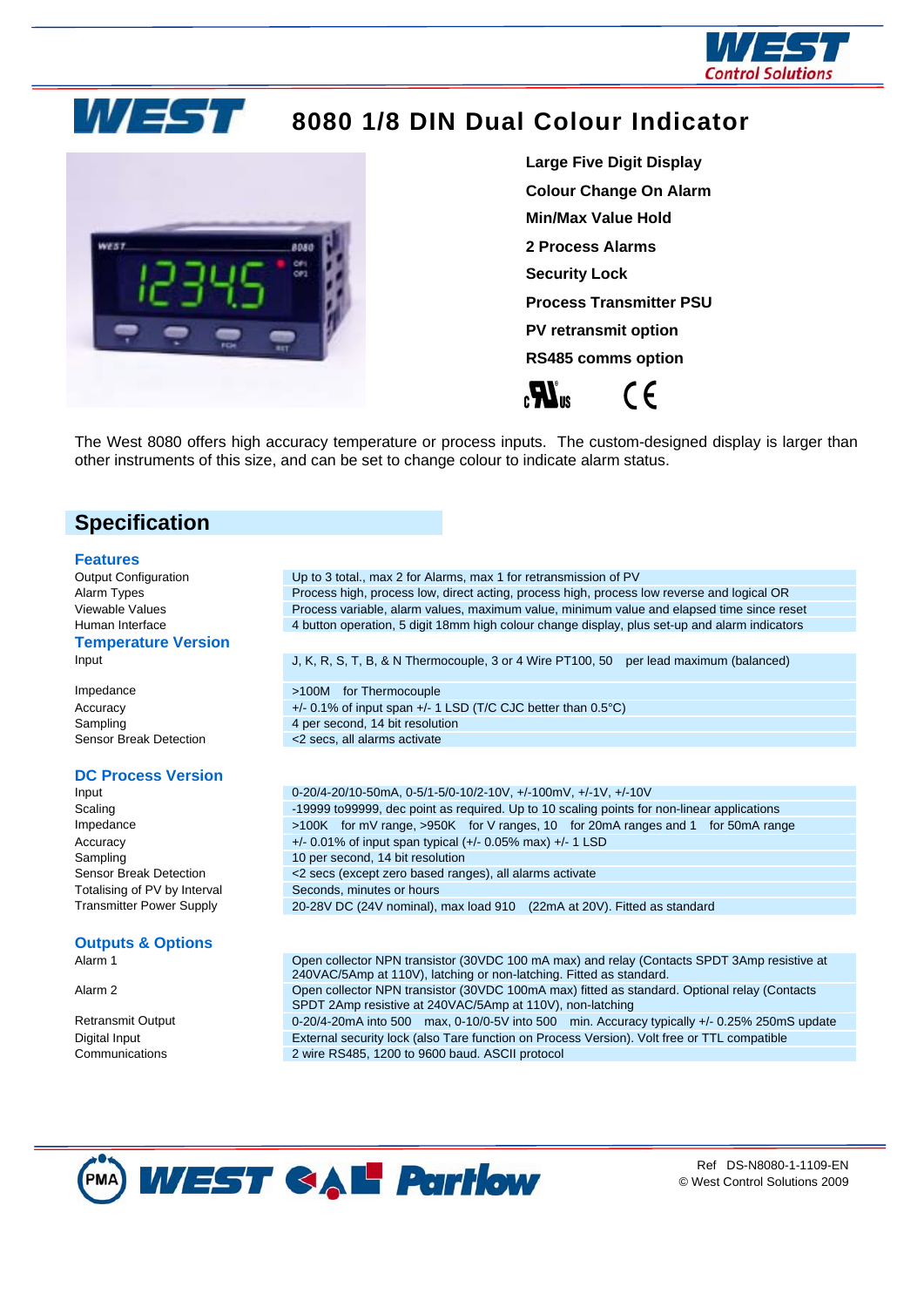

# **Operating and Environmental**<br>Temperature & RH

Approvals and Certification CE, UL & UIC

0 to 55°C (-20 to 80°C storage), 20% to 95%RH non-condensing Power Supply 100 to 240V 50/60Hz 7.5VA (optional 20 to 50V AC 7.5VA/22 to 55V DC 5W) Front Panel Protection **IEC IP66** (Behind panel protection is IP20)

## **Dimensions**





## **Connection Details**



#### **Field Reconfiguration**

#### **Input**

Temperature Version – Configurable for probe type and range Process Version – Configurable for signal type and range

### **Relay 1**

Type is fixed as Alarm 1

#### **Option Slot 1**

Configurable as Alarm 2 via plug-in relay module

#### **Option Slot 2**

Configurable as Analogue DC Re-Transmit of PV using plug-in module

#### **Option Slot 3**

Temperature Version – Configurable for RS485 comms or Security Lock, via plug-in modules

Process Version – Configurable for RS485 comms or Tare/Security Lock, via plug-in modules